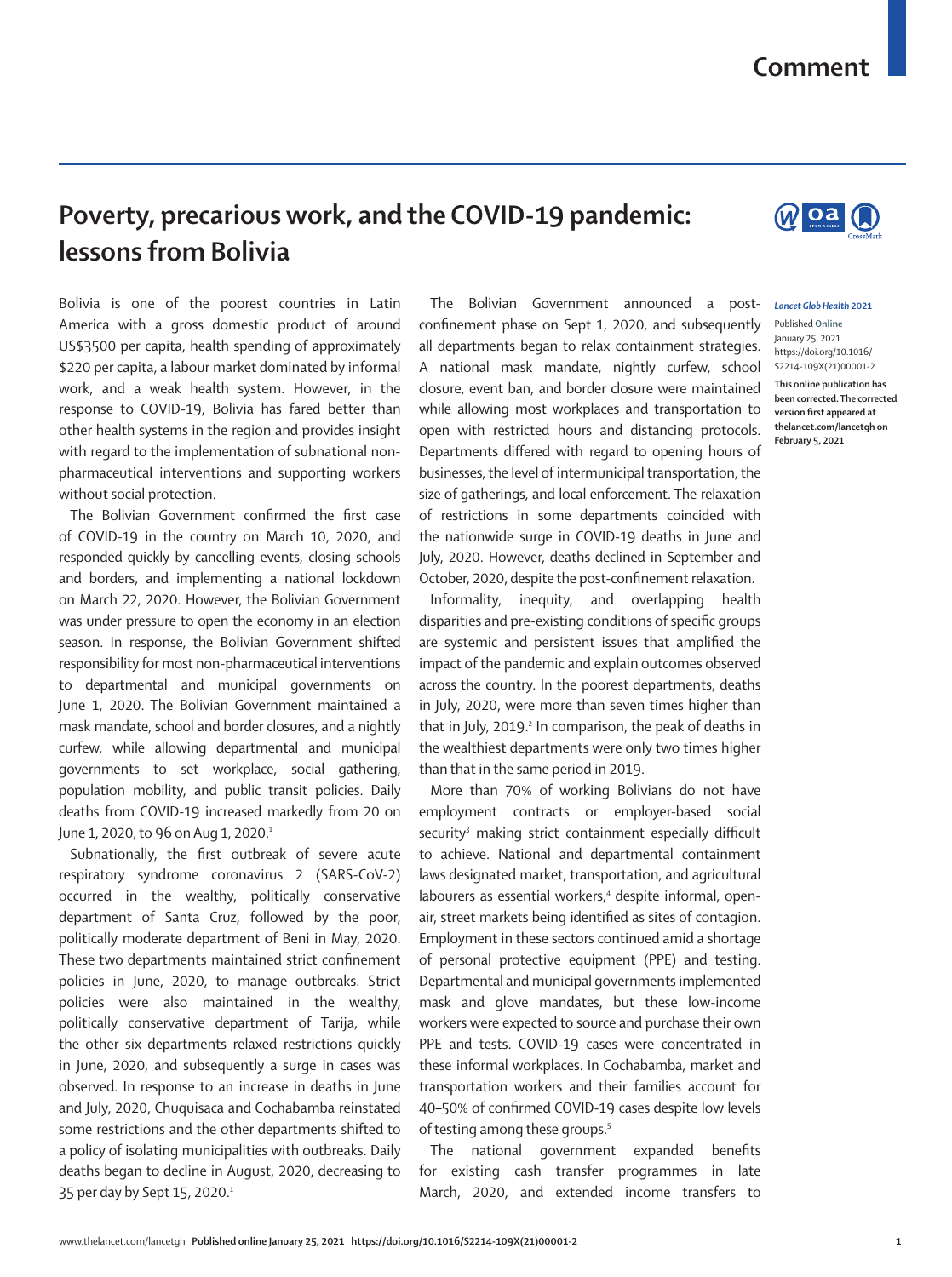### *Panel:* **Lessons from Bolivia**

The approaches used in Bolivia to deal with the COVID-19 pandemic are instructive for several reasons, and can be applied to many countries around the world, especially lowincome countries.

A high proportion of the Bolivian population are affected by unequal, precarious working conditions and poverty, which creates multiple, overlapping vulnerabilities and systemic issues that exacerbate the impact of the pandemic and complicate public policy responses. Similar to many other low-income and middle-income countries, these overlapping issues require a syndemic approach.

In Bolivia, non-pharmaceutical interventions were combined with income supports targeted at workers at risk of impoverishment, but the safe delivery of such interventions was challenging. Although income support is a crucial part of pandemic relief, their delivery must be carefully orchestrated and organised in ways that do not further endanger health–eg, through electronic delivery of funds that do not require beneficiaries to be present in-person.

Policy making at the subnational level has been a crucial aspect of the pandemic response in Bolivia and many other countries around the world. Ideally, local ministries of health should operate under the umbrella of effective national stewardship of public health policy to ensure a robust response to COVID-19. Where national responses are slow or inadequate, local governments must act quickly in the absence of federal support to implement or maintain non-pharmaceutical intervention where they have jurisdiction.

Bolivia has a long history of delivering public services in cooperation with workers' unions and other civil society groups, yet the Bolivian Government has not engaged these groups to reach vulnerable populations during the COVID-19 pandemic. Governments should apply a multisectoral, interinstitutional approach that harnesses all available formal and informal networks and non-governmental actors to protect their citizens and combat the COVID-19 pandemic.

> previously unprotected workers.6 Although such programmes represent a welcome anti-poverty policy, electronic distribution was impossible, benefits were collected in-person, and crowds formed at the distribution sites. The absence of strict social distancing protocols further increased health risk.

> Bolivia highlights the importance of labour market structures for understanding the spread of SARS-CoV-2 (panel). Non-salaried, unprotected workers and their families have been disproportionately affected by the COVID-19 pandemic. These groups are vulnerable for multiple reasons: their work requires close contact with the public and each other without PPE; their living spaces are overcrowded without access to clean water; and most workers do not have health and unemployment insurance.<sup>6</sup>

> Informal workers' organisations could be a crucial route for the government to respond to workers' shortterm needs while addressing larger systemic issues.<sup>7</sup> Bolivia has previously used these groups for health policy enforcement, advocacy for workers' needs, and distribution of PPE. However, to date, Bolivia has missed

an important opportunity to partner with workers' unions and civil society organisations to deliver health services, implement non-pharmaceutical interventions, and reach vulnerable populations.

Bolivia, despite being a relatively small country with a population of around 11 million, mirrors the dynamics of COVID-19 in larger countries including Mexico, Brazil, Canada, and the USA: variation in subnational nonpharmaceutical intervention is key to understanding a country's response to the pandemic.<sup>8,9</sup> Understanding such variation might also provide essential insight with regard to the evolution of COVID-19 since subnational non-pharmaceutical intervention might be both a cause of, and a reaction to, deaths from COVID-19.

Similar to Bolivia, many low-income and middleincome countries face the combined, structural challenges of poverty, inequity, and precarious work that require a syndemic approach.<sup>10</sup> Governments struggle to provide employment-based crisis relief and enforce health policy when most people work informally. This has been a challenge throughout Latin America to which few countries have responded with effective income supports, non-pharmaceutical intervention implementation, or strategies for re-opening. Subnational policy making, combined with effective national testing and vaccination strategies, will be key to outbreak management, safe re-opening of the economy, and relief from pandemic-induced poverty.

We declare no competing interests.

Copyright © 2021 The Author(s). Published by Elsevier Ltd. This is an Open Access article under the CC BY-NC-ND 4.0 license.

### *Calla Hummel, Felicia Marie Knaul, \*Michael Touchton, V Ximena Velasco Guachalla, Jami Nelson-Nuñez, Carew Boulding*

#### **miketouchton@miami.edu**

Department of Political Science**,** Institute for Advanced Studies of the Americas (MT, FMK), and Miller School of Medicine (FMK), University of Miami, Coral Gables, FL 33146, USA; Fundación Mexicana para la Salud, Mexico City, Mexico (FMK); Tómatelo a Pecho AC México, Mexico City, Mexico (FMK); Department of Government, University of Essex, Colchester, UK (VXVG); Department of Political Science, University of New Mexico, NM, USA (JN-N); Department of Political Science, University of Colorado Boulder, Boulder, CO, USA (CB)

- Institute for Health Metrics and Evaluation. COVID-19 projections. Daily deaths, Bolivia. Nov 19, 2020. https://covid19.healthdata.org/ bolivia-(plurinational-state-of)?view=total-deaths&tab=trend (accessed Nov 29, 2020).
- 2 Órgano Electoral Plurinacional de Bolivia. ¿Cuántos decesos, nacimientos y matrimonios se registraron hasta agosto de 2020?. Sept 6, 2020. https://fuentedirecta.oep.org.bo/noticia/cuantos-decesos-nacimientos-ymatrimonios-se-registraron-hasta-agosto-de-2020/ (accessed Nov 25, 2020).
- Baker A, Berens S, Feierherd G, González IM. Informalidad laboral y sus consecuencias políticas en América Latina: Perspectivas #144. July 21, 2020. https://www.vanderbilt.edu/lapop/insights/IO944es.pdf (accessed Nov 29, 2020).